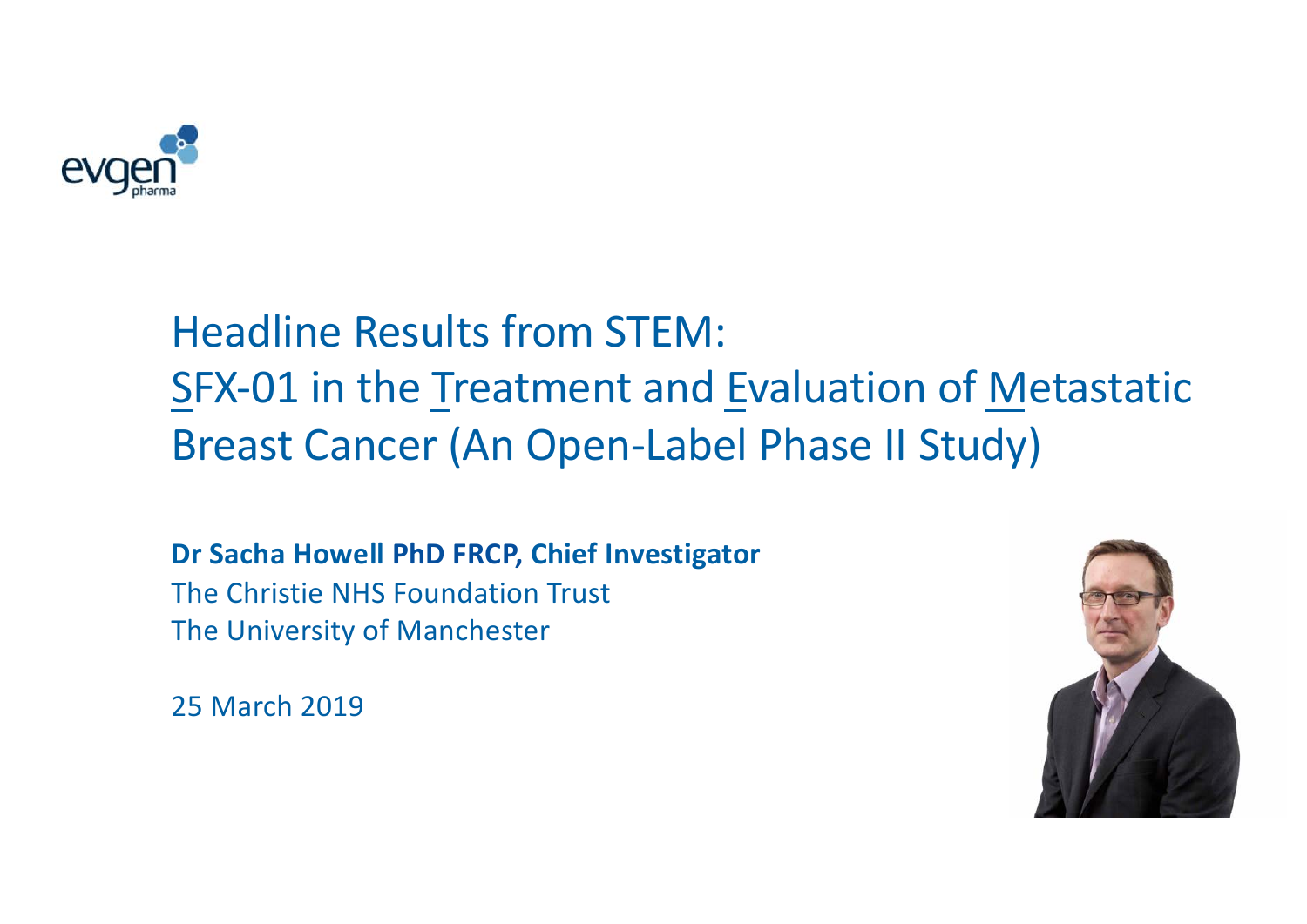

## Outline of the presentation

- Estrogen Receptor positive (ER+) metastatic breast cancer: the clinical need
- Rationale for SFX-01 in ER+ metastatic breast cancer
- STEM Phase IIa trial: objectives and trial design
- STEM Headline Results
- Patient case study
- Positioning of SFX-01 in tomorrow's treatment paradigm and the next steps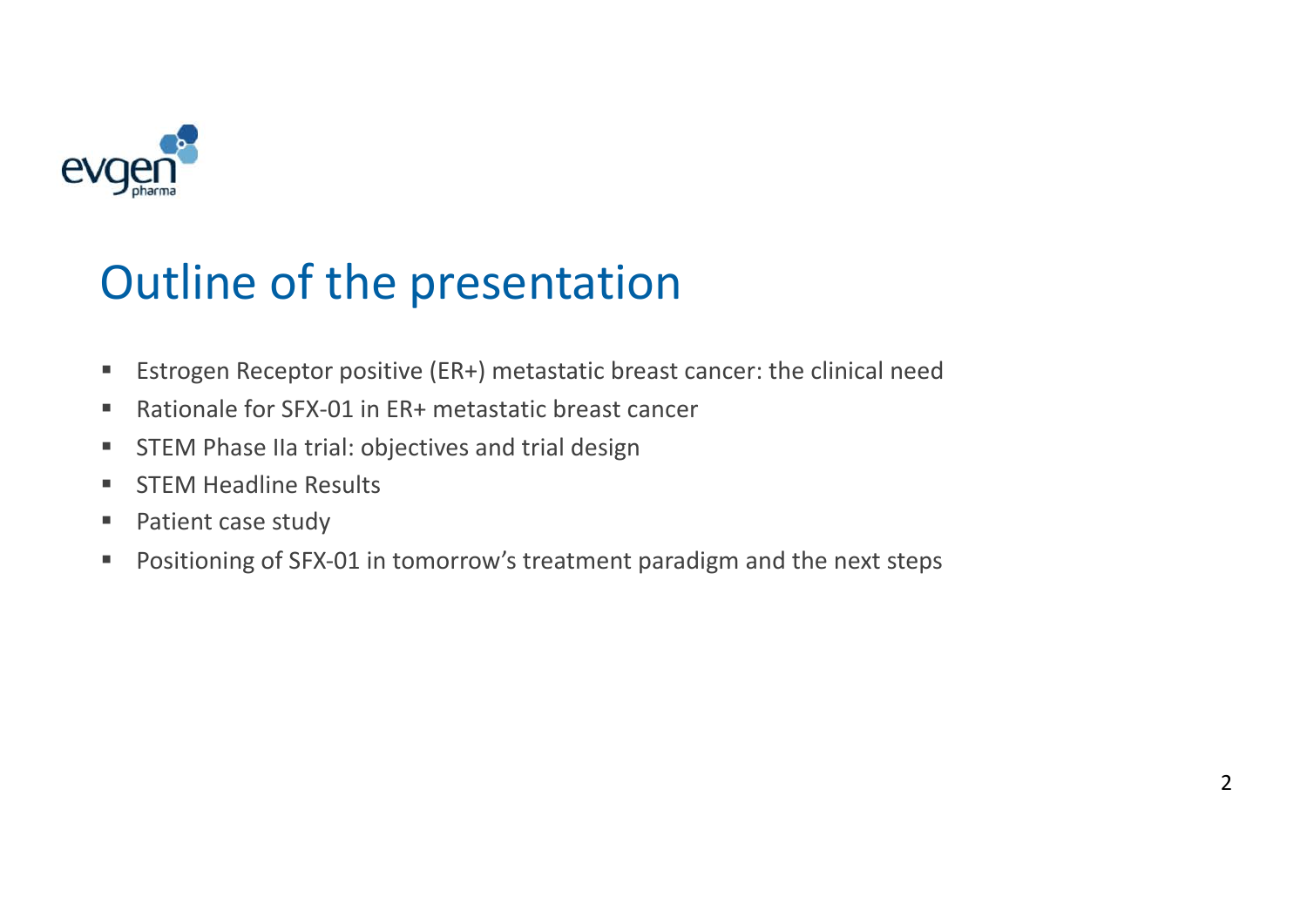

### ER+ metastatic breast cancer

- Breast cancer is the commonest cancer and the second most frequent cause of cancer death in women
- ER+ breast cancer is the most prevalent breast cancer sub-type (70%)
- Metastatic breast cancer (MBC) means that the cancer has spread to other parts of the body
- MBC is incurable with 5-year survival rates of  $22\%$ <sup>1</sup>
- First-line endocrine therapy provides 9-15 months of progression free survival2
- Combination with CDK4/6 inhibitors extends to  $c.25$  months<sup>2</sup>
- Limited options thereafter and novel, well tolerated therapies are urgently needed



*Image: Cancer Research UK*

1American Cancer Society; 2*Palbociclib and Letrozole in Advanced Breast Cancer* (2016) N Engl J Med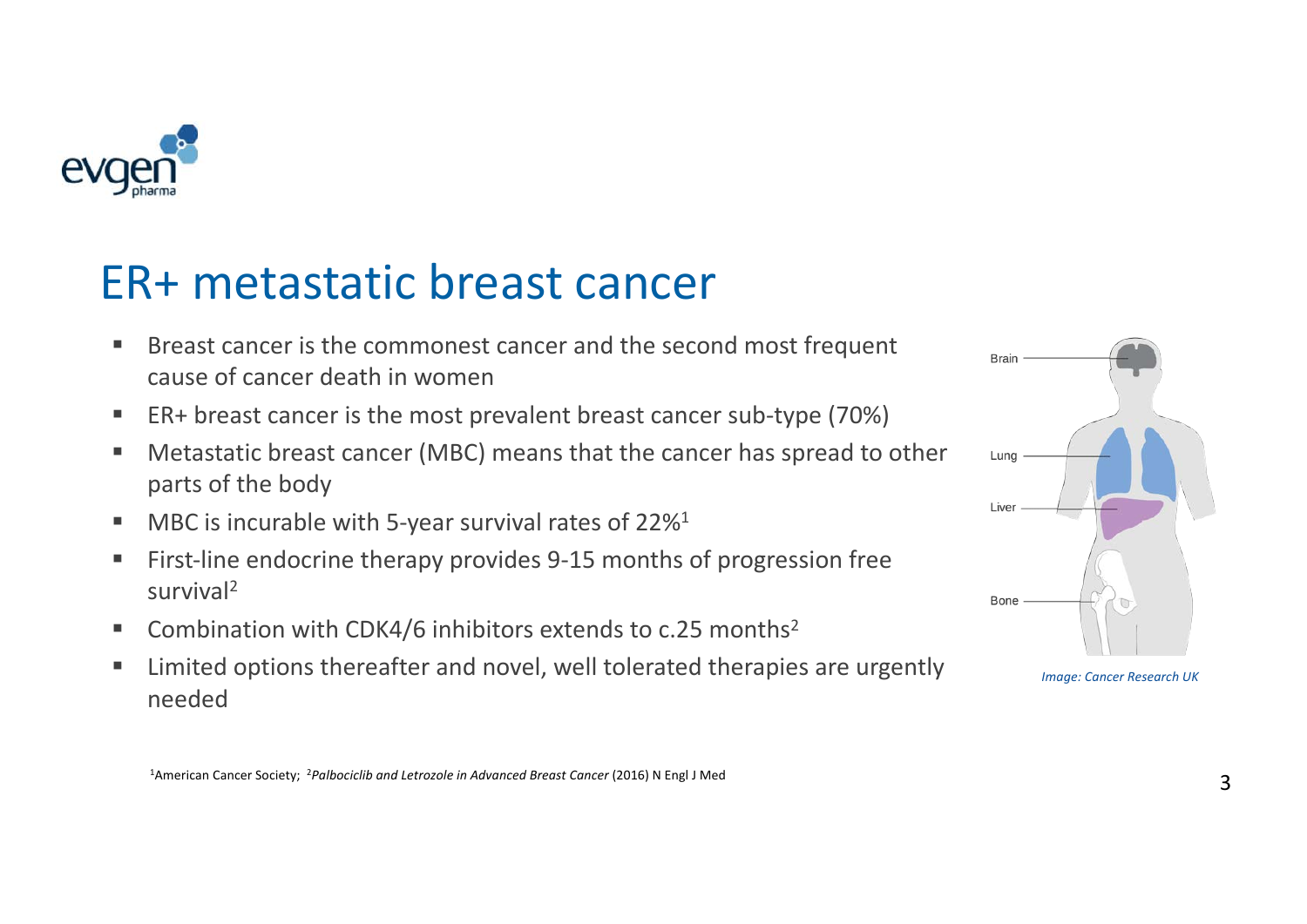

## Rationale for SFX-01 in ER+ MBC

- Treatment with endocrine therapies results in expansion of treatment resistant cancer stem-like cells (CSCs)
- In preclinical models using patient derived ER+ MBC samples, SFX-01 reduces CSC activity and metastasis
- Translating the preclinical findings with SFX-01 has the potential to delay the generation of resistance and to prolong the duration of sensitivity to endocrine therapy
- Since SFX-01 has so far proven to be well tolerated this would maintain quality of life whilst delaying the use of more toxic agents such as chemotherapy
- By adding SFX-01 to endocrine therapy that has become ineffective in the individual patient, a positive signal in the STEM trial would bode well for deferring resistance in subsequent trials in an earlier patient population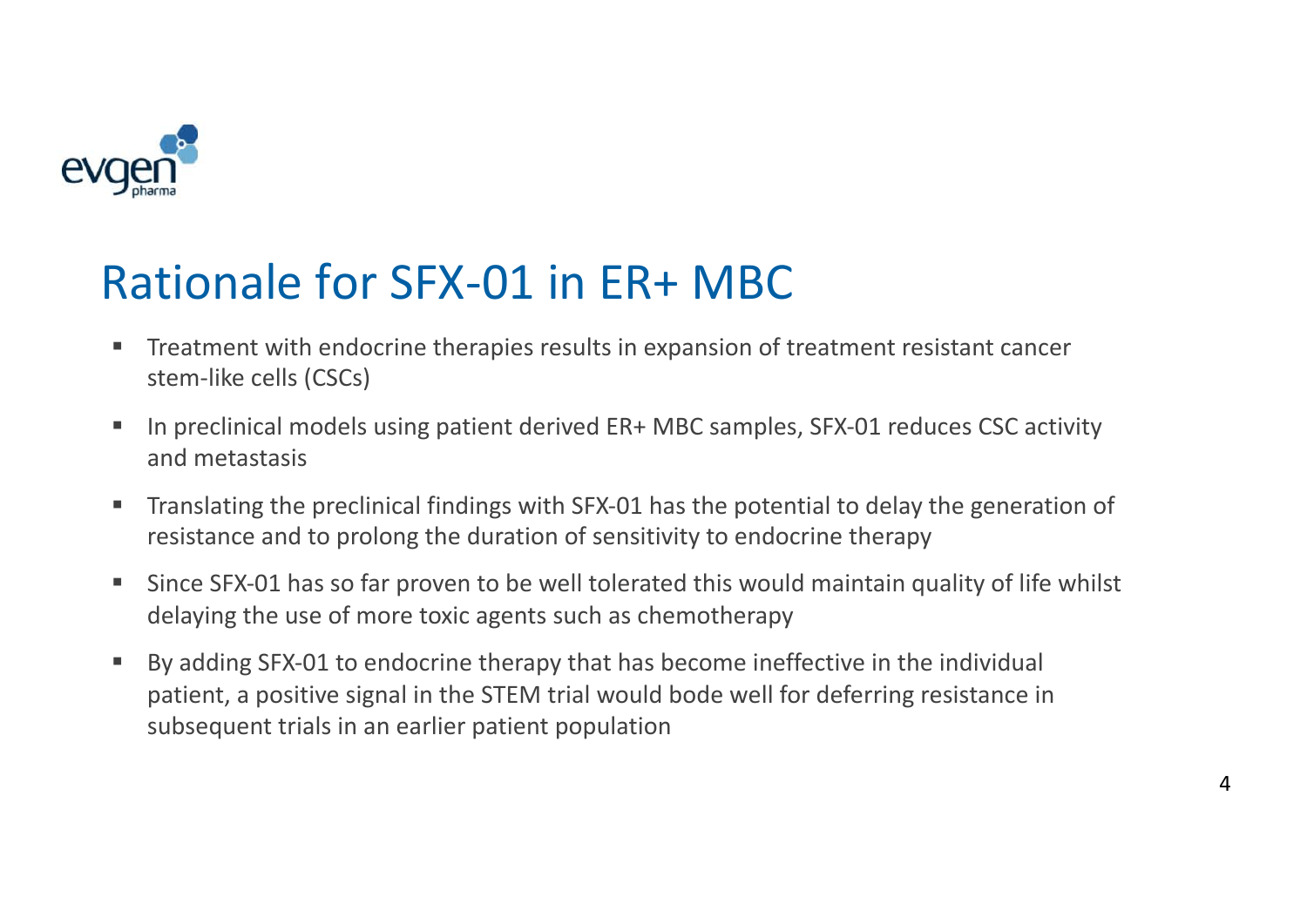

### STEM trial objectives

- Exploratory trial with two objectives:
	- $\triangleright$  To assess the anti-tumour activity of SFX-01 after failure of at least one and up to three prior endocrine therapies
	- $\triangleright$  To assess the safety and tolerability of SFX-01 in combination with the three commonly used endocrine approaches and with long-term exposure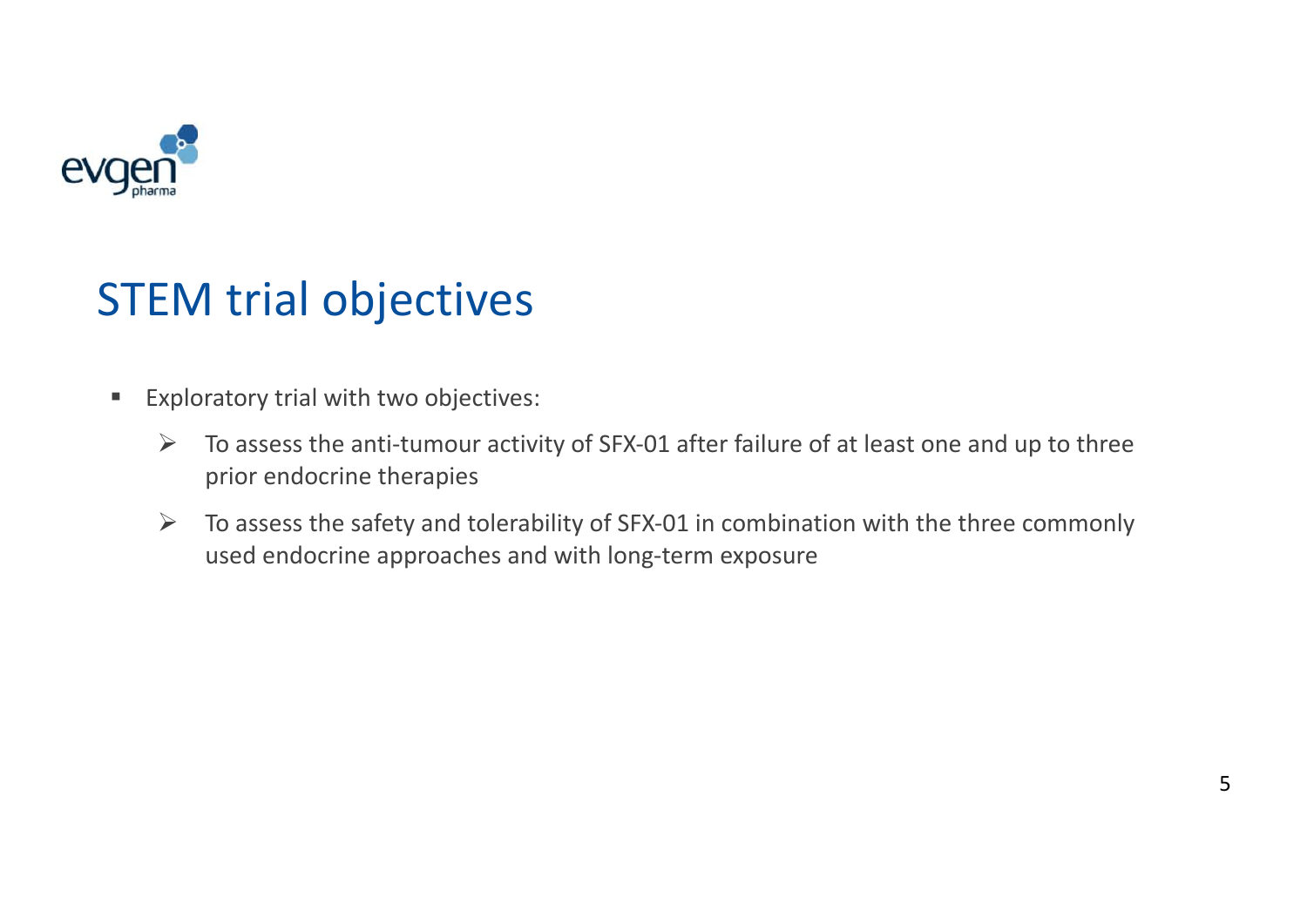

- Open-label, Phase II, multicentre study in patients taking either a third generation aromatase inhibitor (AI) or tamoxifen or fulvestrant and have a documented evidence of progressive disease
- Patients had 6-weekly scans and were discontinued from the study upon clinical progression, up to a maximum of 24 weeks
- At the end of the trial, patients who continued to receive benefit entered the compassionate use phase and remained on drug until clinically indicated or progression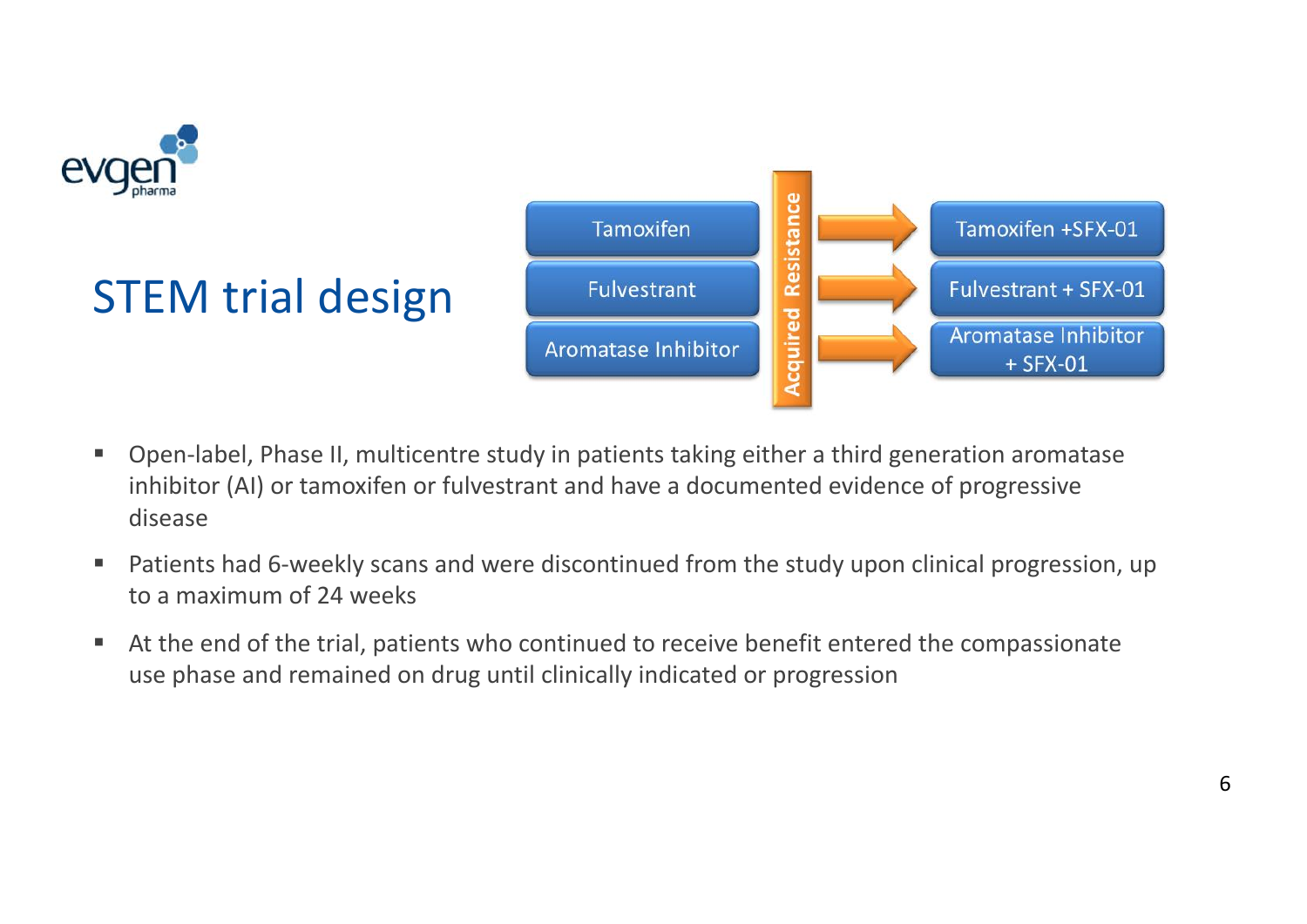

### STEM clinical centres

- 14 centres were initiated across Europe: Belgium (5), France (1), Spain (3) and UK (5)
- Of these, 9 sites treated patients within the study: Belgium (7); France (7); Spain (5) and UK (27)

| Investigator        | <b>Country</b> | No.<br><b>Screened</b> | No.<br><b>Enrolled</b> |
|---------------------|----------------|------------------------|------------------------|
| <b>Prof Duhoux</b>  | <b>Belgium</b> | 6                      | 6                      |
| Dr Canon            | <b>Belgium</b> | $\mathbf{1}$           | $\mathbf{1}$           |
| Dr Altintas         | <b>Belgium</b> | $\mathbf{1}$           | $\overline{0}$         |
| <b>Prof Campone</b> | France         | 7                      | 7                      |
| Dr Perez            | Spain          | 4                      | 3                      |
| Dr Cortes           | Spain          | $\overline{2}$         | $\overline{2}$         |
| Dr Howell           | <b>UK</b>      | 19                     | 17                     |
| Dr Hickish          | <b>UK</b>      | 4                      | $\overline{4}$         |
| Dr Takeuchi         | <b>UK</b>      | $\overline{2}$         | $\overline{2}$         |
| Dr Anwar            | UK             | 5                      | 5                      |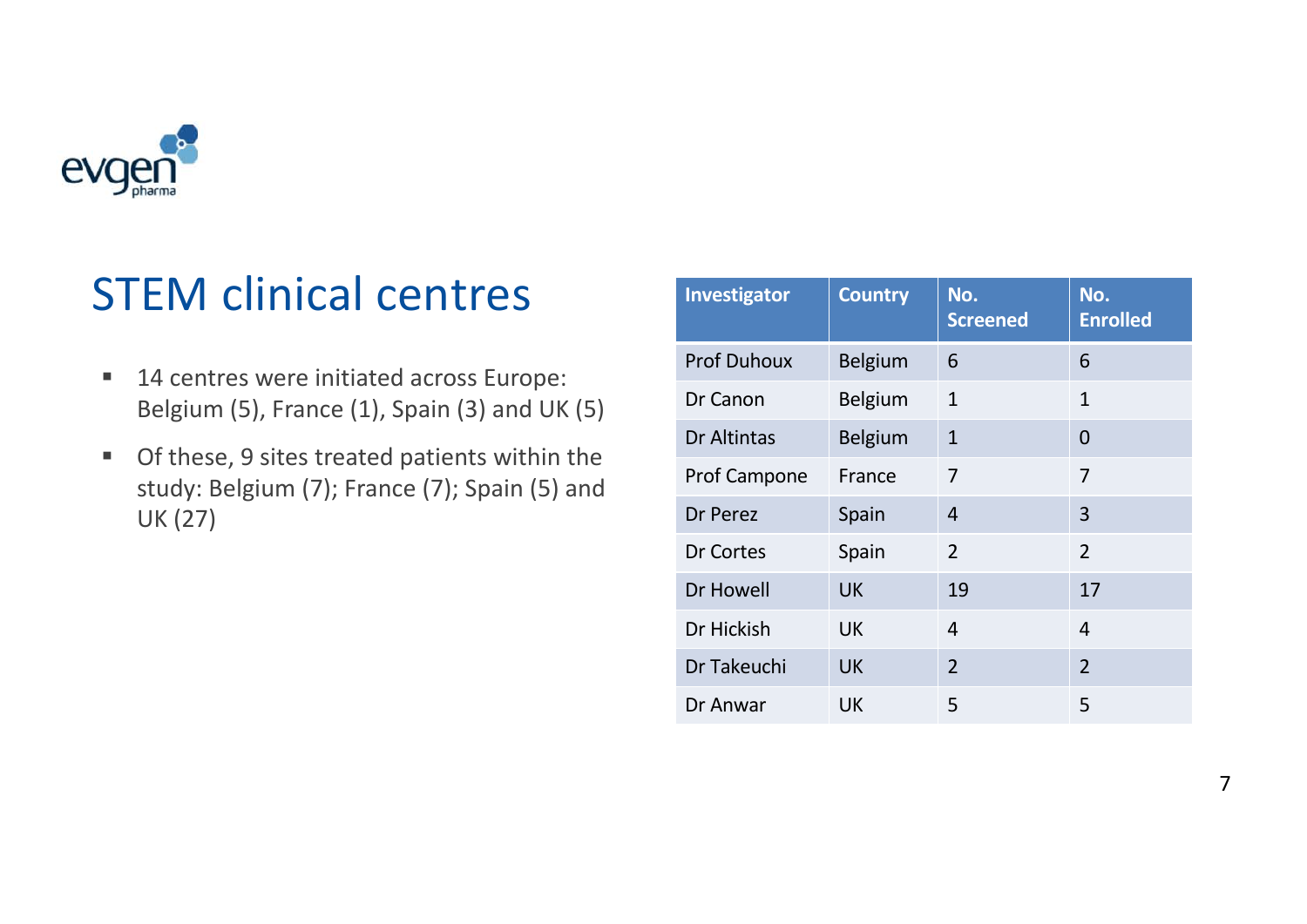

# Headline results: **SFX-01 meets both primary endpoints**

- § Primary Endpoint 1: Clinical Benefit Rate (CBR, where CBR = Complete Response + Partial Response + Stable Disease) at 24 weeks using RECIST v1.1
	- $\triangleright$  SFX-01 can both stabilise and shrink endocrine resistant metastatic breast cancer
- Primary Endpoint 2: Treatment-Emergent Adverse Events (Safety and Tolerability) to determine the safety and tolerability of SFX-01 in combination with AI or tamoxifen or fulvestrant
	- $\triangleright$  SFX-01 is well tolerated with no severe toxicity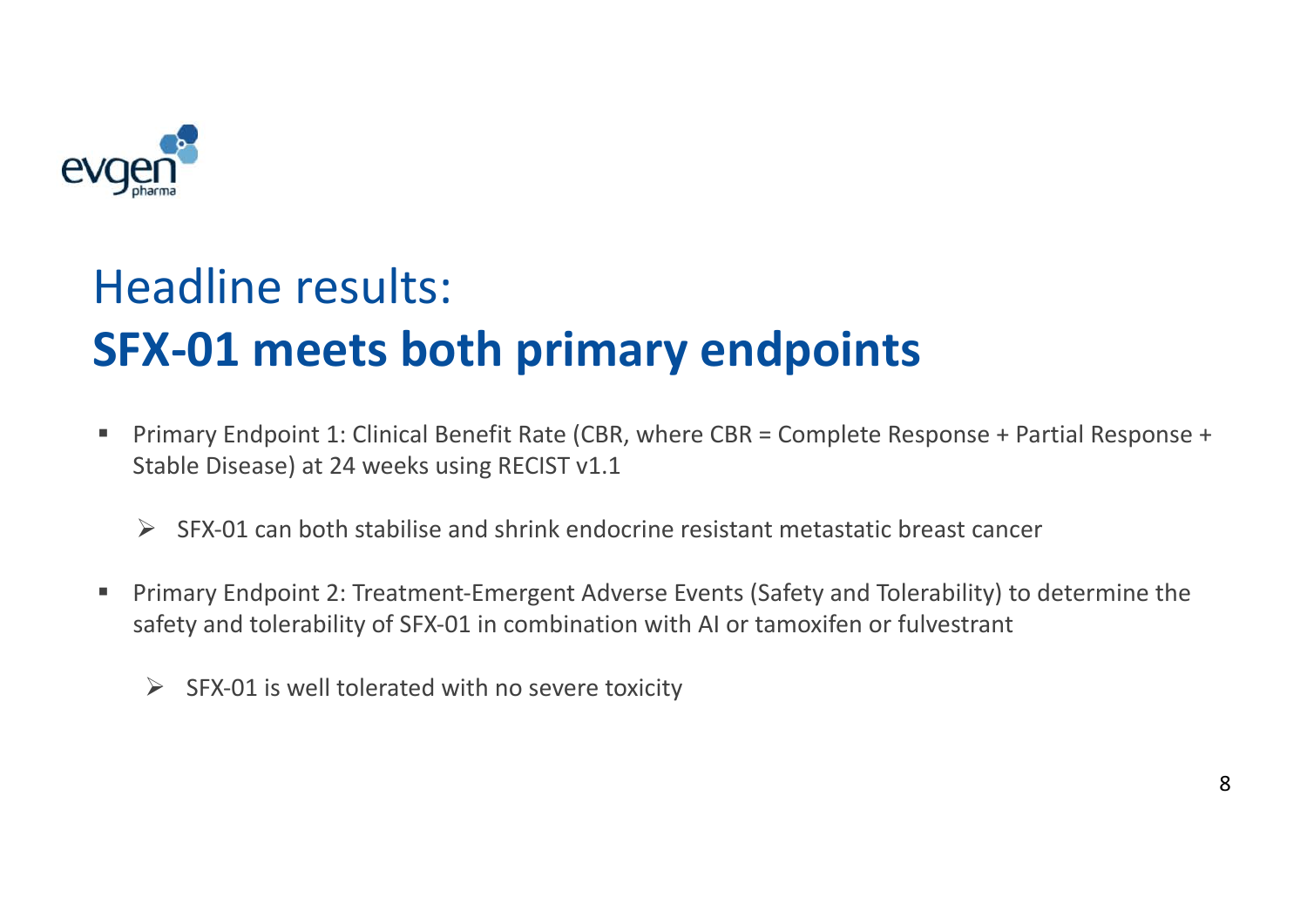

# **Efficacy**

- Clinical Benefit Rate across all patients was 23.9%: disease stabilisation seen in patients from all participating countries
- Objective response seen in 2 patients (4%)
- Impressive data considering SFX-01 added to endocrine therapy on which the cancer had progressed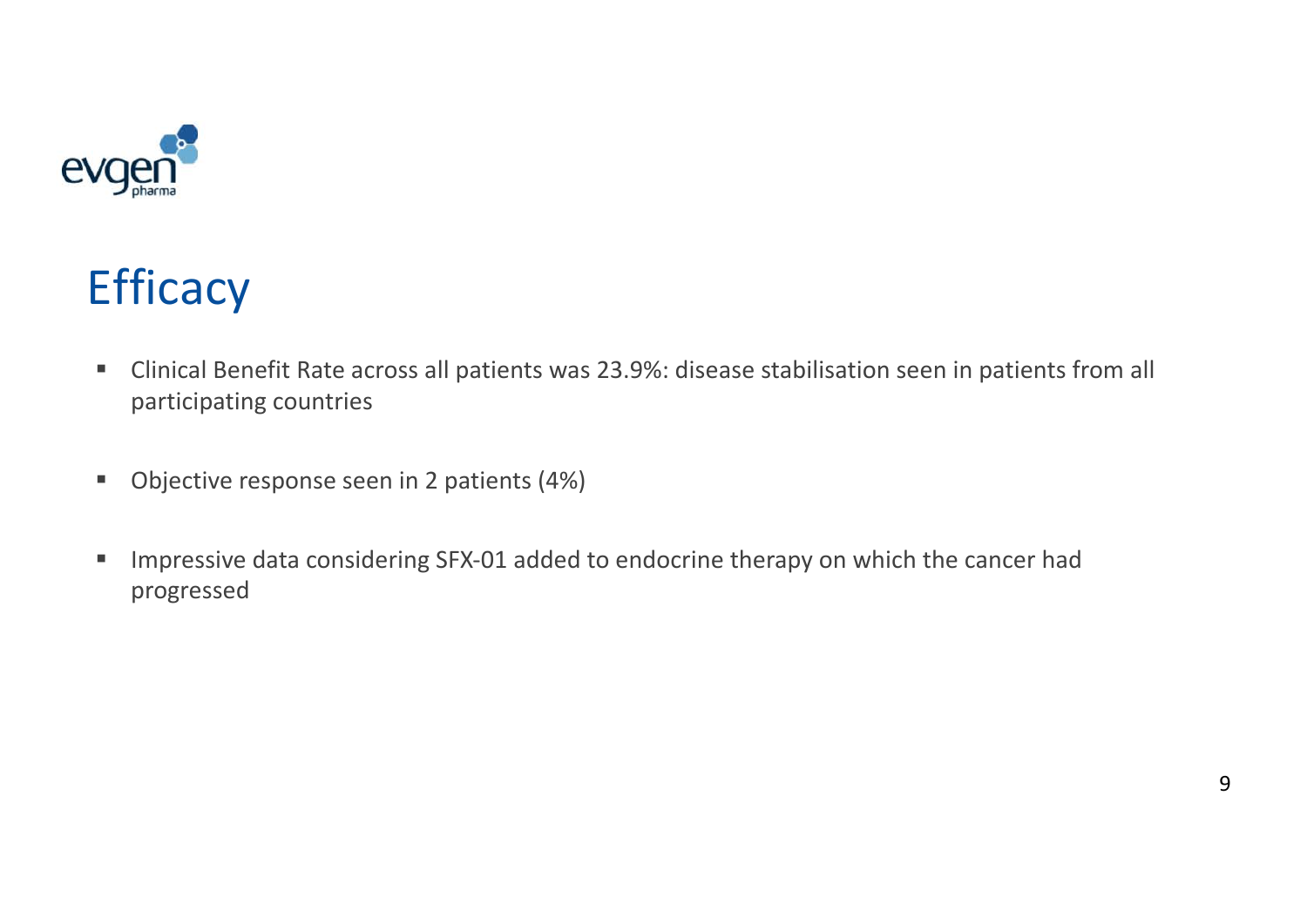

# Safety and tolerability

- Adverse events related to SFX-01 seen in ≥10%
	- $\triangleright$  Dyspepsia (indigestion) in approximately one-quarter of patients
	- $\triangleright$  Nausea in approximately one-fifth of patients
- § **No** severe adverse events causally related to SFX-01
- Significantly improved tolerability profile compared with everolimus and exemestane

| <b>Adverse</b><br><b>Event</b> | Grade 3 or 4 $(\%)$       |                          |                            |  |
|--------------------------------|---------------------------|--------------------------|----------------------------|--|
|                                | <b>SFX-01</b><br>$N = 46$ | $Eve + EXE$<br>$N = 482$ | Placebo + EXE<br>$N = 238$ |  |
| <b>Nausea</b>                  | O                         | 8                        |                            |  |
| Dyspepsia                      | O                         | 0                        | 0                          |  |
| Diarrhoea                      | O                         | $\overline{2}$           | 1                          |  |
| Vomiting                       | ŋ                         | 1                        | <1                         |  |
| <b>Stomatitis</b>              | O                         | 8                        | 1                          |  |
| Rash                           |                           |                          |                            |  |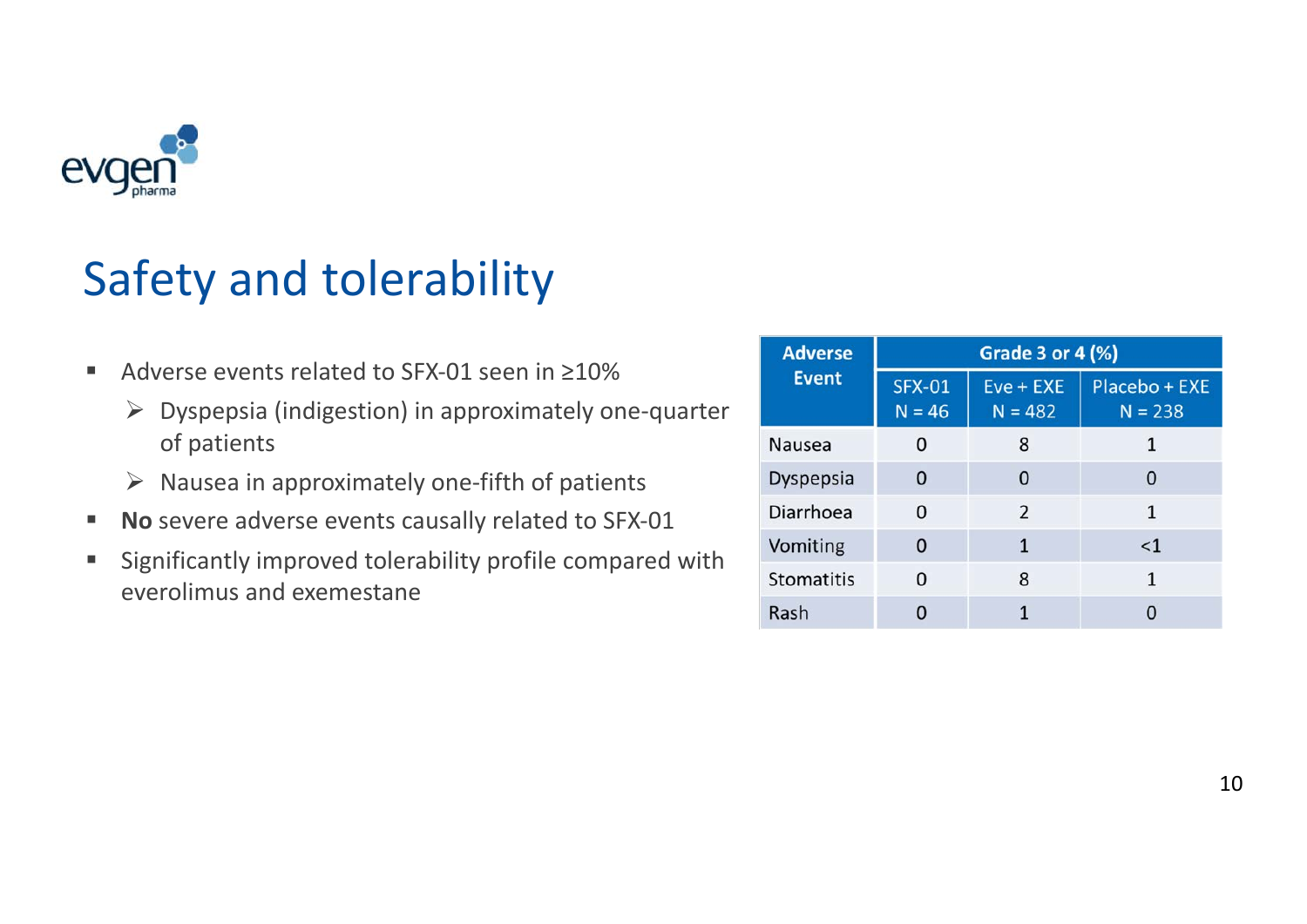

### Patient case study

- Diagnosed age 40 ER+ Her2- early BC
- Received surgery, chemotherapy and tamoxifen
- After 5 years diagnosed with pleural nodules
- Biopsy confirmed metastatic ER+ Her2- BC
- Enrolled into STEM trial May 2017 tamoxifen + SFX-01
- Objective response to treatment, very well tolerated, able to continue her life caring for her 2 young children and husband with head and neck cancer
- Entered the compassionate use programme and had Stable Disease for a total of 448 days

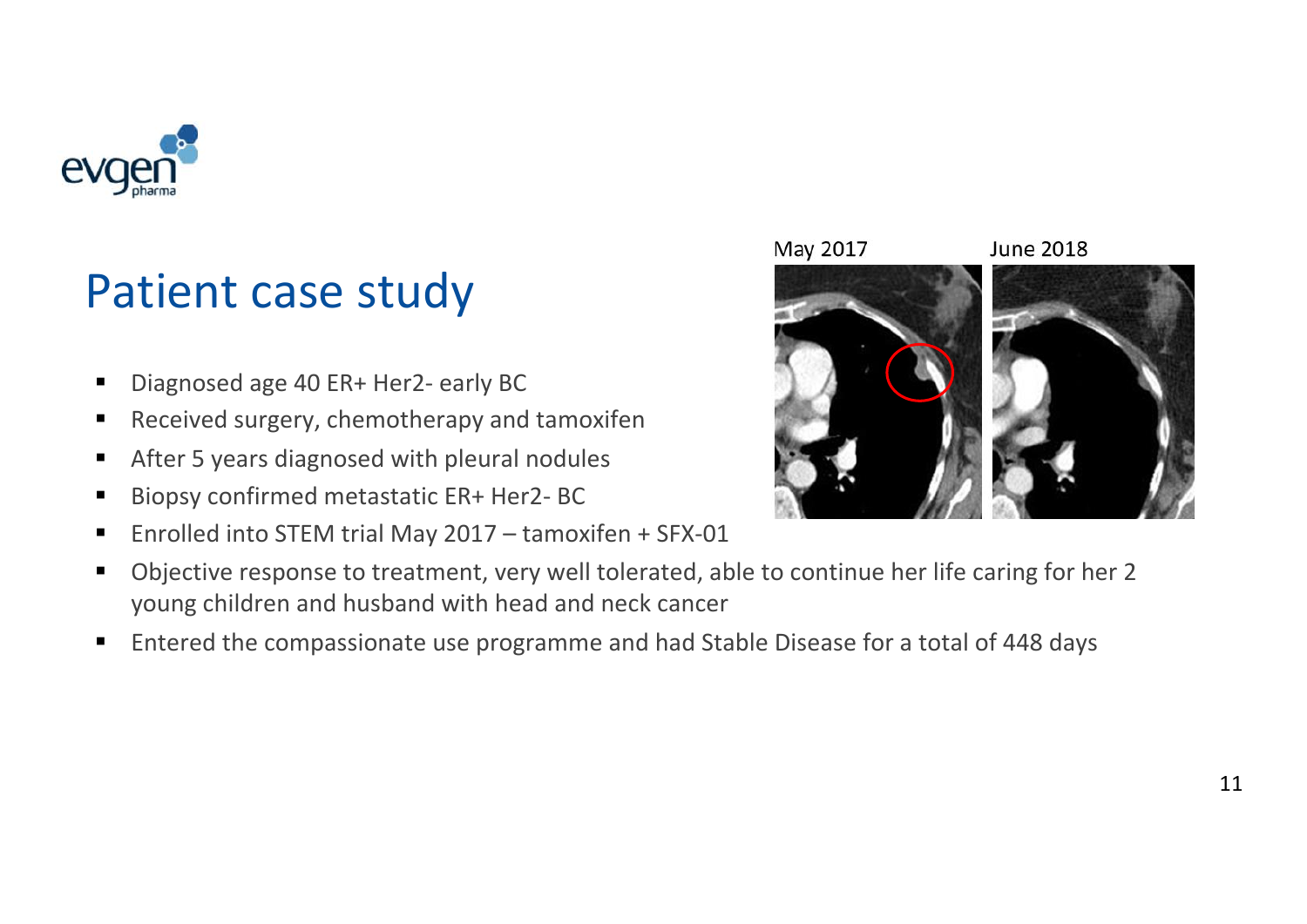

# SFX-01 presents a unique mechanism of action in the metastatic breast cancer therapy landscape



12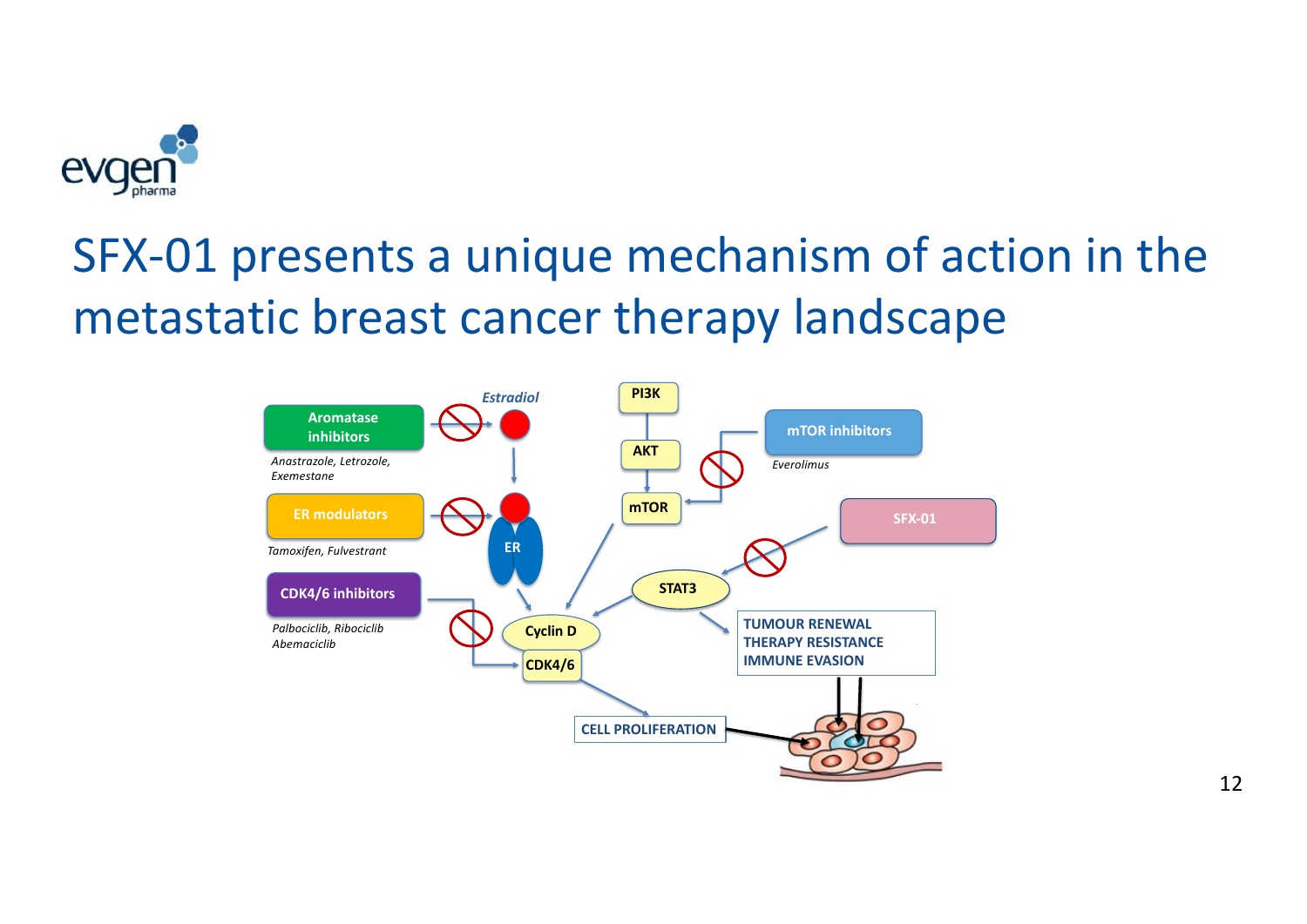

# Market landscape and positioning of SFX-01 in the future treatment paradigm



<sup>1</sup>First-line in post-menopausal – for premenopausal, tamoxifen can also be given as 1<sup>st-line</sup> therapy

<sup>2</sup>Palbociclib is approved in 1<sup>st</sup> and 2<sup>nd</sup>-line settings, Ribociclib is approved in the 1<sup>st</sup>-line setting, Abemaciclib is approved in the 1<sup>st</sup>-line setting and also later lines as monotherapy 3Palbociclib and Letrozole in Advanced Breast Cancer (2016) N Engl J Med

4BOLERO-2: Everolimus in Postmenopausal Hormone-Receptor–Positive Advanced Breast Cancer N Engl J Med 2012; 366:520-529; Fulvestrant in advanced breast cancer: evidence to date and place in therapy (2017) Ther Adv Med Oncol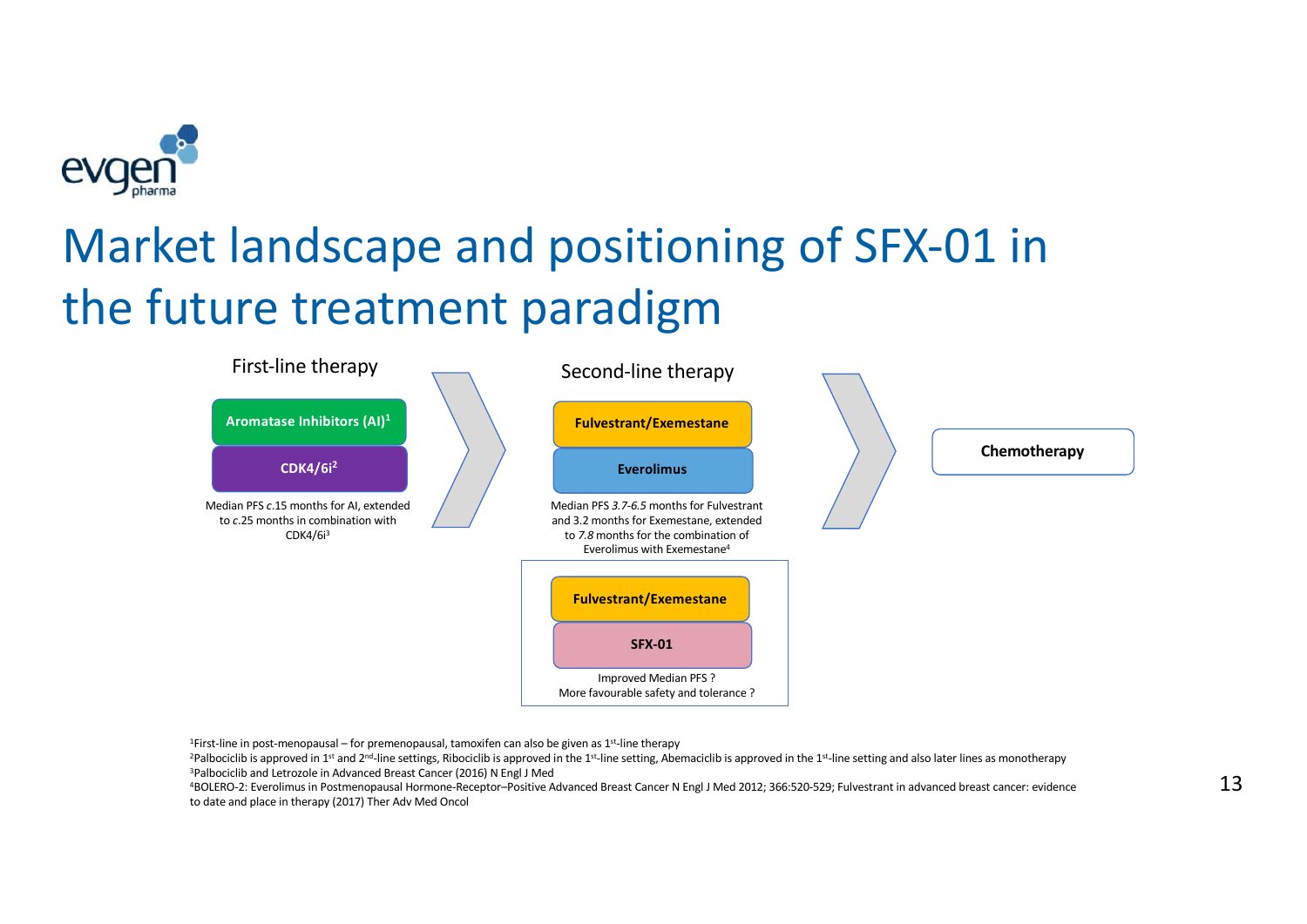

#### Summary and next steps

- Significant clinical need associated with extending the utility of hormone therapies in ER+ MBC
- The commercial success of the CDK4/6 inhibitors validate that need but even those ultimately fail
- In the most difficult of settings, SFX-01 has demonstrated anti-tumour activity with excellent safety and tolerability
- Next step: a randomised, double-blind, placebo controlled Phase II study in ER+ metastatic breast cancer for second line treatment after the CDK4/6 inhibitors
- Complete data set to be submitted to ESMO 2019 Congress in Barcelona (27 September to 1 October)